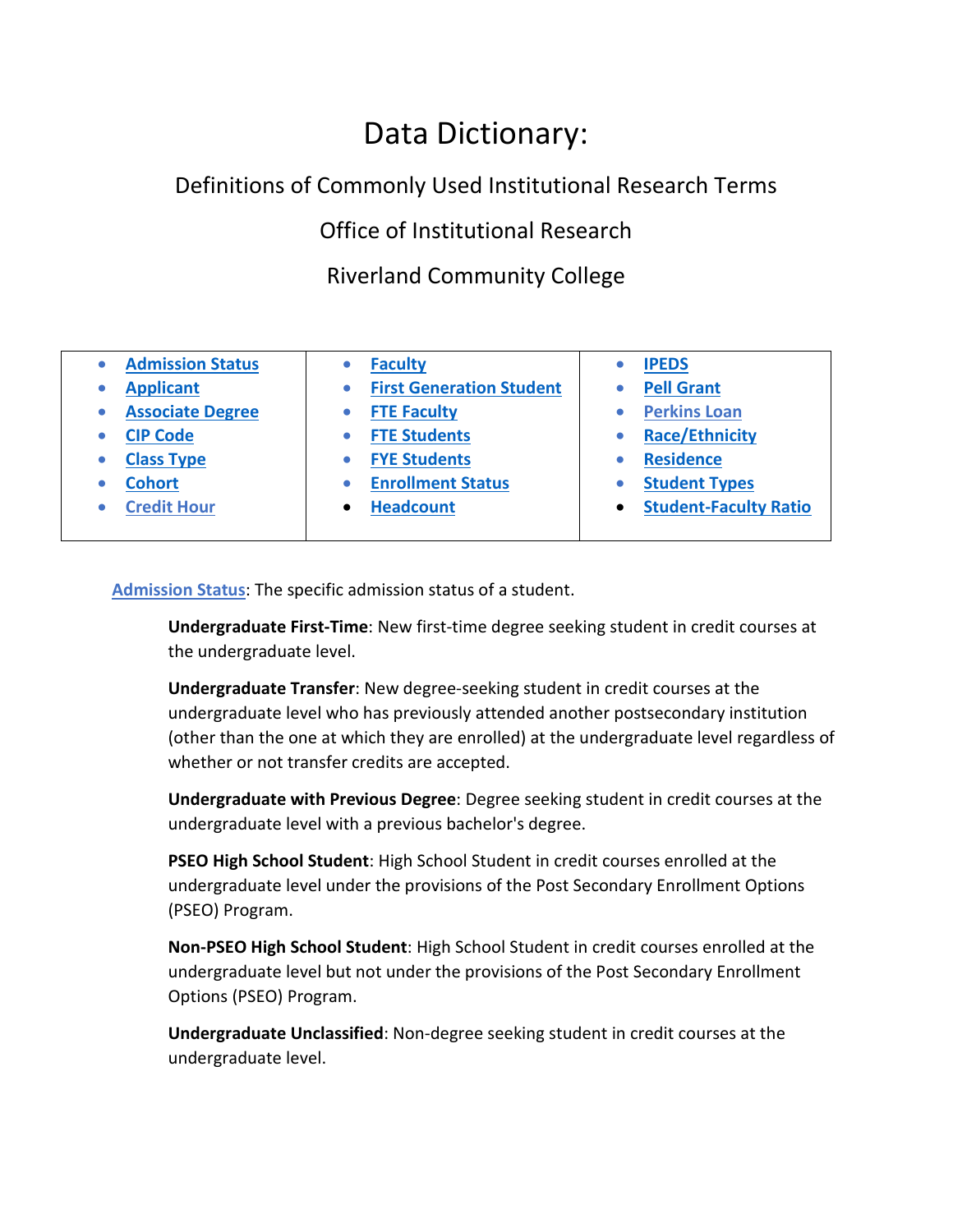<span id="page-1-0"></span>**Applicant:** An individual who has fulfilled the institution's requirements to be considered for admission (including payment or waiving of the application fee, if any) who has been notified of one of the following actions: admission, non-admission, placement on waiting list, or application withdrawn (by applicant or institution).

<span id="page-1-1"></span>**Associate Degree**: An award that normally requires at least 2 but less than 4 years of full-time equivalent college work.

<span id="page-1-2"></span>**CIP Code**: A six-digit code in the form xx.xxxx that identifies instructional program specialties within educational institutions. A CIP code is assigned to each program at the time it is established.

#### <span id="page-1-3"></span>**Class Type:**

**Off Campus Class**: A class which takes place outside the confines of the parent institution where courses are offered that are part of an organized program at the parent institution. The sites are not considered to be temporary but may be rented or made available to the institution at no cost by another institution or an organization, agency, or firm.

**On Campus Class**: A class which takes place inside the confines of the parent institution where courses are offered and that are part of an organized program at the parent institution.

**Online Class**: A class in which instruction is delivered predominately online, completely online, or online.

<span id="page-1-4"></span>**Cohort**: A specific group of students established for tracking purposes.

<span id="page-1-8"></span>**[Credit Hour](#page-1-8)**: A unit of measure representing the equivalent of an hour (50 minutes) of instruction per week over the entire term. It is applied toward the total number of credit hours needed for completing the requirements of a degree, diploma, certificate, or other formal award.

<span id="page-1-5"></span>**Faculty**: Persons identified by the institution as such and typically those whose initial assignments are made for the purpose of conducting instruction, research or public service as a principal activity (or activities).

<span id="page-1-6"></span>**First Generation Student**: According to MN state statute, Chapter 133, Article 1, Section 3, Subdivision 3, a first generation student is "a student whose parents never enrolled at a postsecondary education institution". According to the Federal (TRIO) definition "a student is considered to be First Generation if neither parent has a bachelor's degree".

<span id="page-1-7"></span>**FTE Faculty or FTEF**: Full time equivalent faculty. Adjunct positions and overload assignments are calculated on a 32 credits = 1 FTEF basis for technical college faculty; and on a 30 credits = 1 FTEF for community college faculty.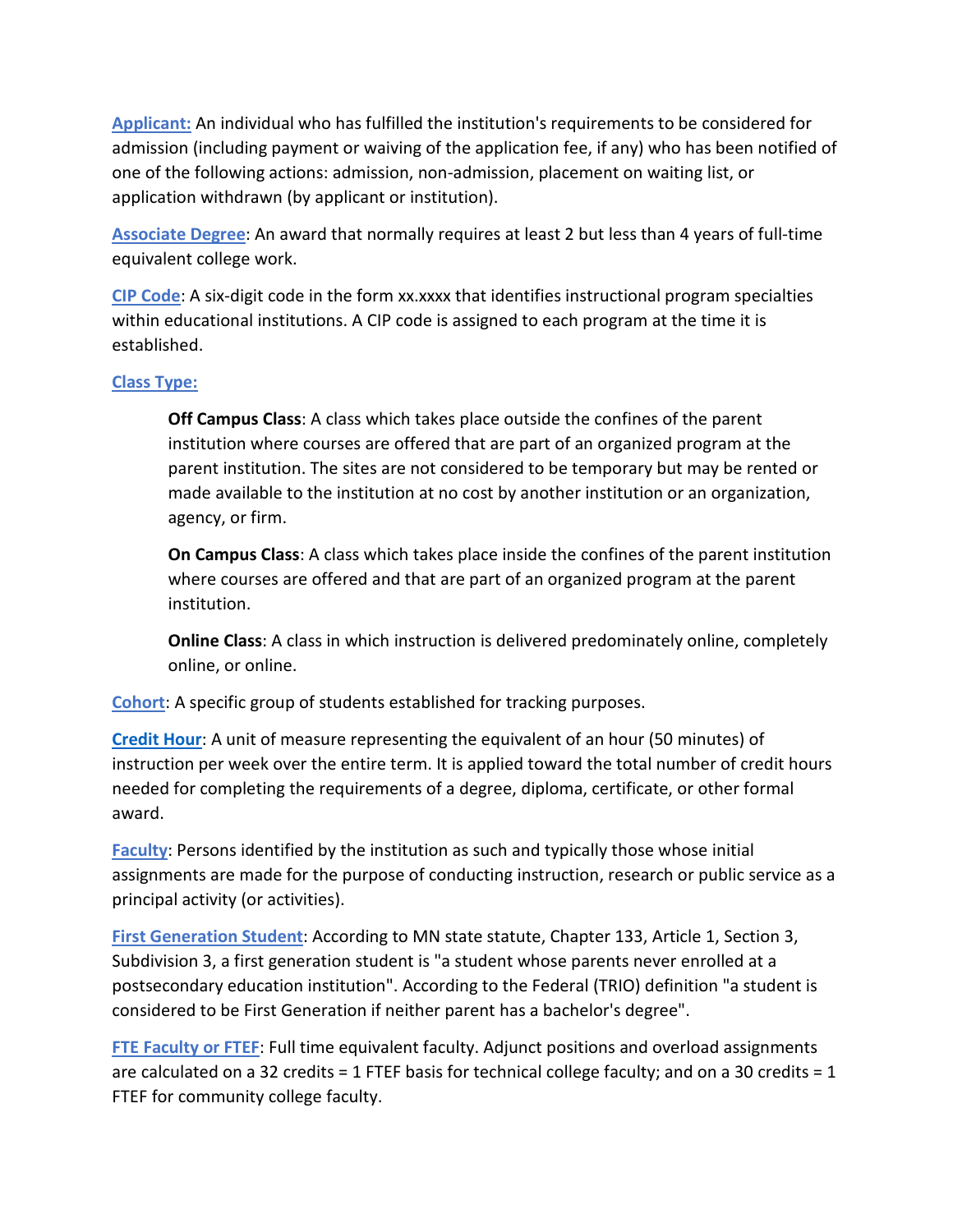<span id="page-2-0"></span>**FTE Student or FTES**: Full time equivalent student. It is defined as:

Undergraduate Credit Hours divided by 15 = 1.0 FTES

**FYE Students**: Fiscal year equivalency students. It is defined as:

Undergraduate Credit Hours divided by 30 = 1.0 FYE

#### <span id="page-2-1"></span>**Enrollment Status**:

**Full-Time Student**: Includes undergraduate students enrolled for 12 or more credits.

**Part-Time Student**: Includes undergraduate students enrolled for less than 12 credits.

<span id="page-2-2"></span>**Headcount**: The total number of individuals enrolled in a program with each student counted as one enrollment, regardless of the number of courses they are taking.

<span id="page-2-3"></span>**IPEDS**: The Integrated Postsecondary Education Data System. It is a system of interrelated surveys conducted annually by the U.S. Department's National Center for Education Statistics (NCES). IPEDS gathers information from every college, university, and technical and vocational institution that participates in the federal student financial aid programs. The online IPEDS Glossary provides definitions for almost 500 postsecondary-related terms used in the collection and dissemination of IPEDS data.

<span id="page-2-4"></span>**Pell Grant**: Provides grant assistance to eligible undergraduate postsecondary students with demonstrated financial need to help meet education expenses.

<span id="page-2-6"></span>**[Perkins Loan](#page-2-6)**: Formerly known as National Direct Student Loans (NDSL), the Perkins Loan program provides low interest loans to eligible postsecondary students (undergraduate, graduate, or professional students) with demonstrated financial need to help meet educational expenses.

### <span id="page-2-5"></span>**Race/Ethnicity**:

**African American**: A person having origins in any black racial groups of Africa (except those of Hispanic origin).

**American Indian/Alaskan**: A person having origins in any of the original peoples of North and South America (including Central America) who maintains cultural identification through tribal affiliation or community attachment.

**Asian American**: A person having origins in any of the original peoples of the Far East, Southeast Asia, or the Indian Subcontinent, including, for example, Cambodia, China, India, Japan, Korea, Malaysia, Pakistan, the Philippine Islands, Thailand, and Vietnam.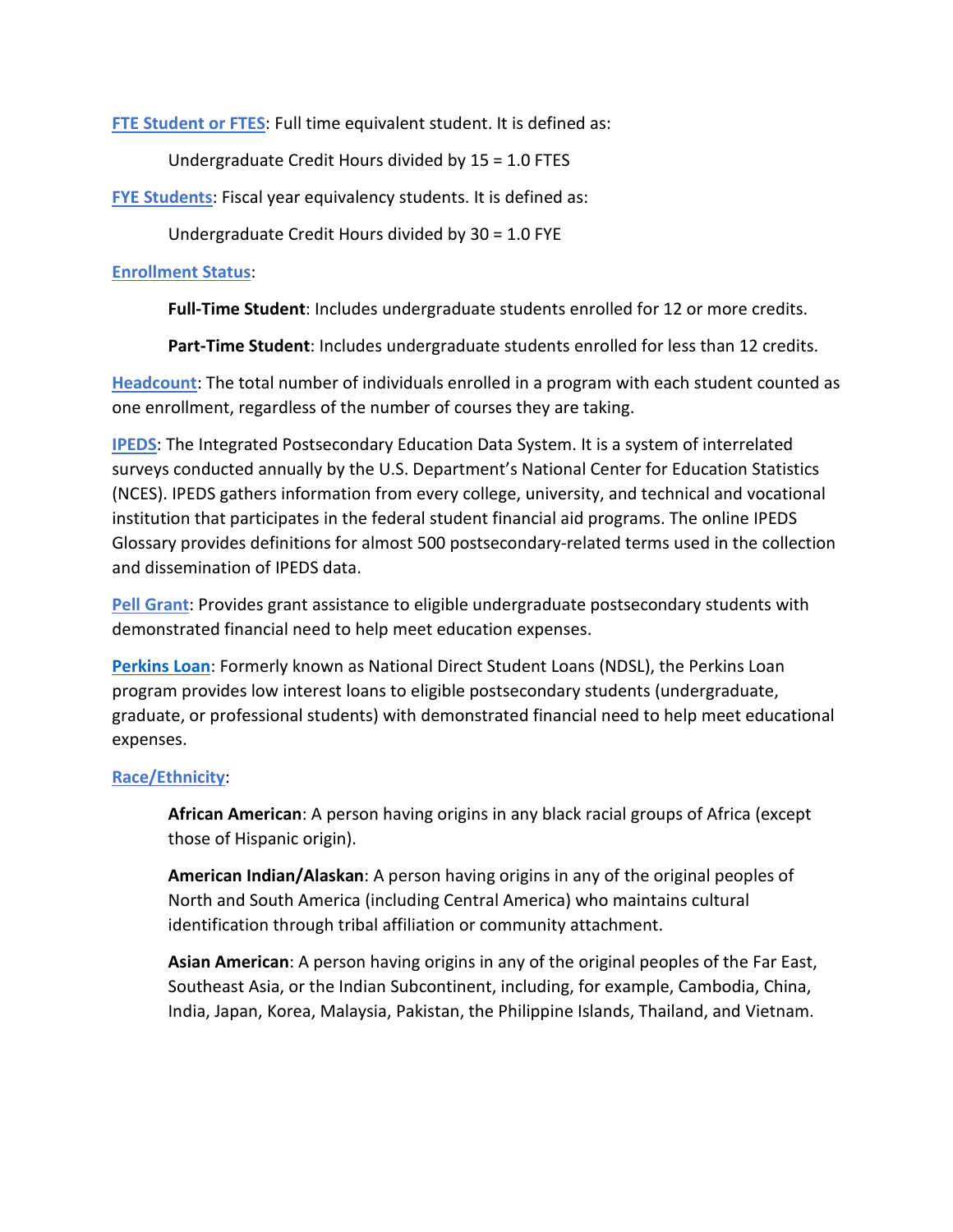**Caucasian (white)**: A person having origins in any of the original peoples of Europe, North Africa, or the Middle East (except those of Hispanic origin).

**Ethnic Minority**: Students with any of the following race classifications: American Indian/Alaskan, African American, Hispanic or Latino, Native Hawaiian/Pacific Islander, and Asian American.

**Hispanic or Latino**: A person of Cuban, Mexican, Puerto Rican, South or Central American, or other Spanish culture or origin, regardless of race.

**Multi-Racial**: A person having origins of various or multiple race classifications.

**Native Hawaiian/Pacific Islander**: A person having origins in any of the original peoples of Hawaii, Guam, Samoa, or other Pacific Islands.

**Unknown**: This category is used ONLY if a student did not select a racial/ethnic designation, and the postsecondary institution finds it impossible to place the student in one of the aforementioned categories during established enrollment/employment procedures, or any post-enrollment/employment identification or verification process.

<span id="page-3-0"></span>**Residence**: A person's permanent address determined by such evidence as a driver's license or voter registration. For entering first-time first-year students, residence may be the legal residence of a parent or guardian.

### <span id="page-3-1"></span>**Student Types**:

**Admitted Students**: Students who have been formally admitted by the institution (see also **Admission Status**).

**First-Time, First-Year Student**: A student attending any institution for the first time at the undergraduate level. Includes students enrolled in the fall term who attended college for the first time in the prior summer term. Also includes students who entered with college credits earned before graduation from high school. The term applies even to students who earned more than 30 college credits in high school.

**New Entering Undergrad First Year Student (NEF)**: A student attending any institution for the first time at the undergraduate level. Does not include student enrolled in the fall term who attended college for the first time in the prior summer term.

**New Student**: A student entering the institution within a particular admissions type for the first time.

**New Entering Undergrad Transfer Student (TRF)**: A student entering the institution for the first time as an undergraduate but known to have previously attended a postsecondary institution at the same level. The student may transfer with or without credit.